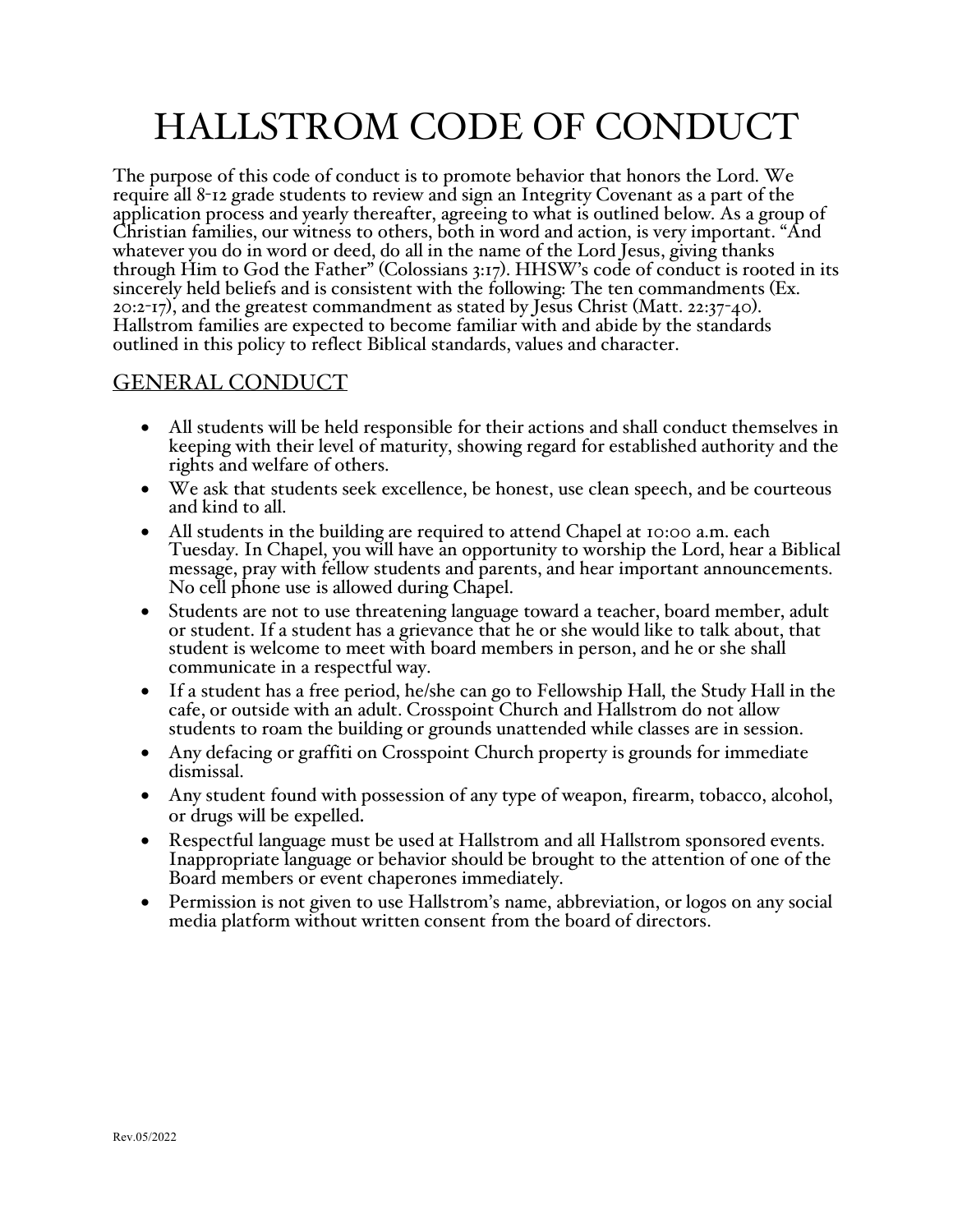# DRESS CODE

Students must wear modest and appropriate clothing at Hallstrom, including all Hallstrom events that are not within our normal class sessions. The goal of our dress code is two-fold: clothing that is modest and clothing that does not distract from an academic atmosphere. We do not strive for conformity but rather unity emphasizing flexibility. Consequently, we have a dress code rather than a non-flexible expensive uniform requirement. It is the responsibility of each student to follow the dress code. It is the responsibility of each parent to be sure his/her student complies with the dress code every week. The Board commits to do our diligence in fairly enforcing the dress code. Whether students and parents agree with every part of the dress code, adherence is ultimately a heart issue. Parents, while you are not required to adhere to the dress code, please hold yourselves to these standards or higher. We need all parents to cooperate in upholding this policy as set forth by the Board and agreed upon by you, the parents, when becoming a member of HHSW.

Clothing - All Students K-12

- Tops solid color polo (no midriff visible) or Hallstrom produced/related shirt
- Pants solid color denim or khaki material (no writing or patterns, rips or tears)
- For ladies Skirts and Dresses solid color and to the knee (solid color leggings may be worn under skirts or dresses)
- For gentlemen Knee-length shorts solid color denim or khaki material (no writing or patterns)
- Zip up **solid color** sweatshirt or sweater may be worn **unfastened** over the required shirt
- Only FIRE or Hallstrom produced hoodies may be worn, which means a solidcolored hoodie is not allowed

P.E. and Dance Classes – All Students

- Students may change into loose-fitting, plain or Hallstrom-related t-shirts and modest shorts just before P.E. or dance classes.
- Students must change back into their dress code clothes immediately after class.

Additional Dress Code Policies

- No hats or caps are permitted to be worn inside the Crosspoint building.
- Clothes must be clean and not torn; no holes or fraying are allowed.
- Boys' and girls' hair must be worn so that the eyes are never covered.
- No midriff visible when arms are held up at the highest
- With the exception of women wearing earrings, the piercing of any body parts is unacceptable.
- No earrings are allowed for young men; other modest jewelry is acceptable.
- Tattoos are not allowed.
- At all HHSW events, students must not wear inappropriate style of dress including dressing in such a way as to willfully reject one's sex assigned at birth (Gen. 1:27)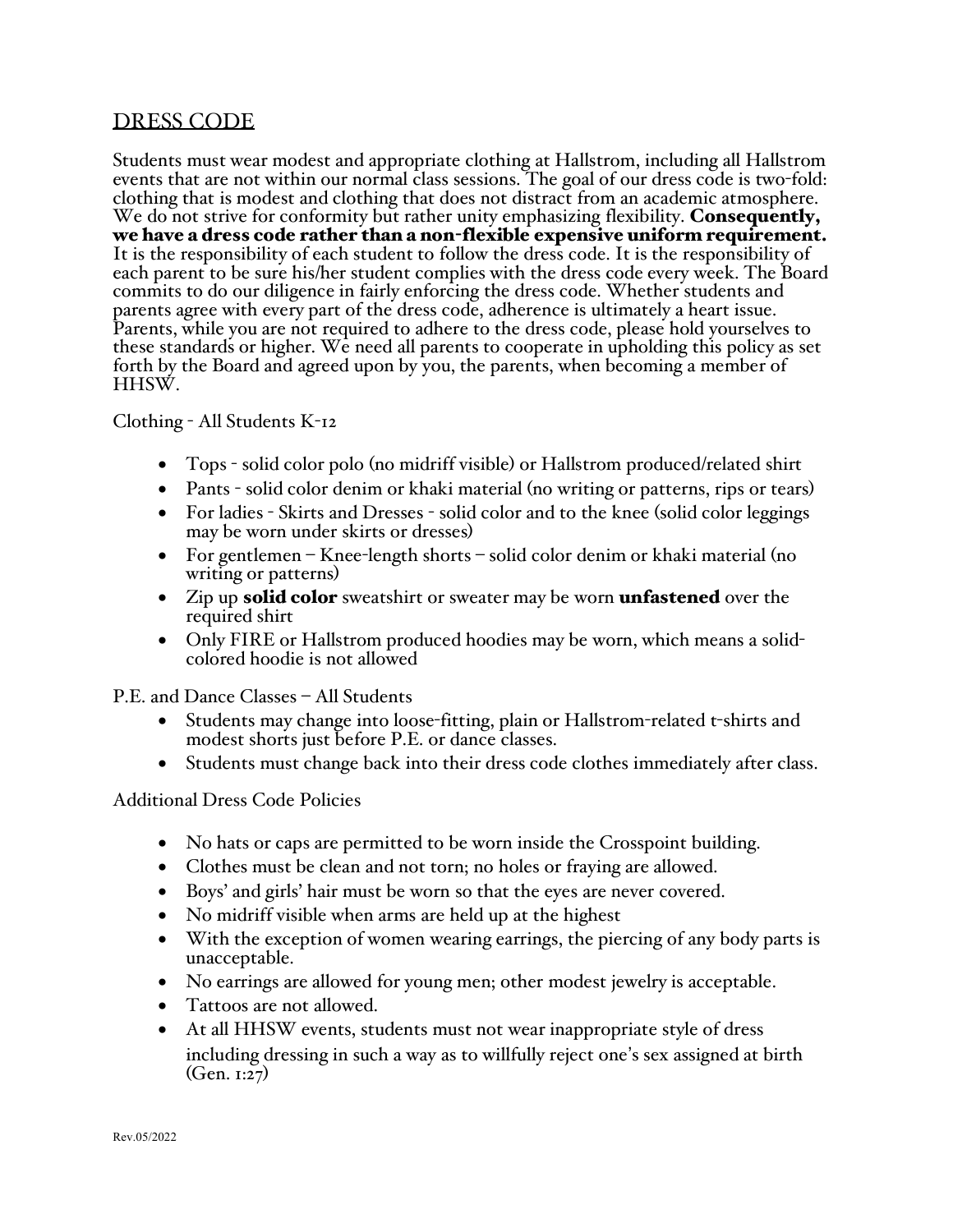## Areas of dress not mentioned or defined in the above statements will be left to Board members for interpretation and enforcement.

Dress Code Infractions and Fines

First Infraction: A written warning will be given to the parent. The student will be sent home to change into dress code appropriate clothing and be given a hard copy of the dress code.

Second Infraction: The student will be sent home to change into dress code appropriate clothing. Student/parent will be fined \$25 for the infraction, and a citation will be issued. Student/parent will be required to submit a written and signed response that they agree to follow Hallstrom's dress code. The student will not be allowed back into Hallstrom until they have completed the note and paid the fine.

Third Infraction: A second citation will be issued, and a meeting will be required with the parent, student, and board members. At that time, it will be determined by the Board if the relationship between the parents and the Board is a **working** relationship. If it is decided that we cannot work together for the benefit of all involved, including the whole Hallstrom body, the family will be dismissed.

# DATING

Hallstrom's primary purpose is to provide Christian education and support for one another as home schoolers. It is not to foster dating relationships. For this reason, we have implemented the following policy:

- No pairing off as couples is allowed on Hallstrom school days or at Hallstrom sponsored events.
- Public display of affection is not allowed.
- We want to encourage all students to develop healthy and Godly relationships one with another. Friendships without the pressures of dating will prove to be a valuable part of the teen years.
- Students will agree to not engage in behavior that suggests a willful violation of religious beliefs and practices of HHSW including engaging in sexual acts/relationships outside the confines of Biblical marriage and the rejection of one's sex assigned by God at birth.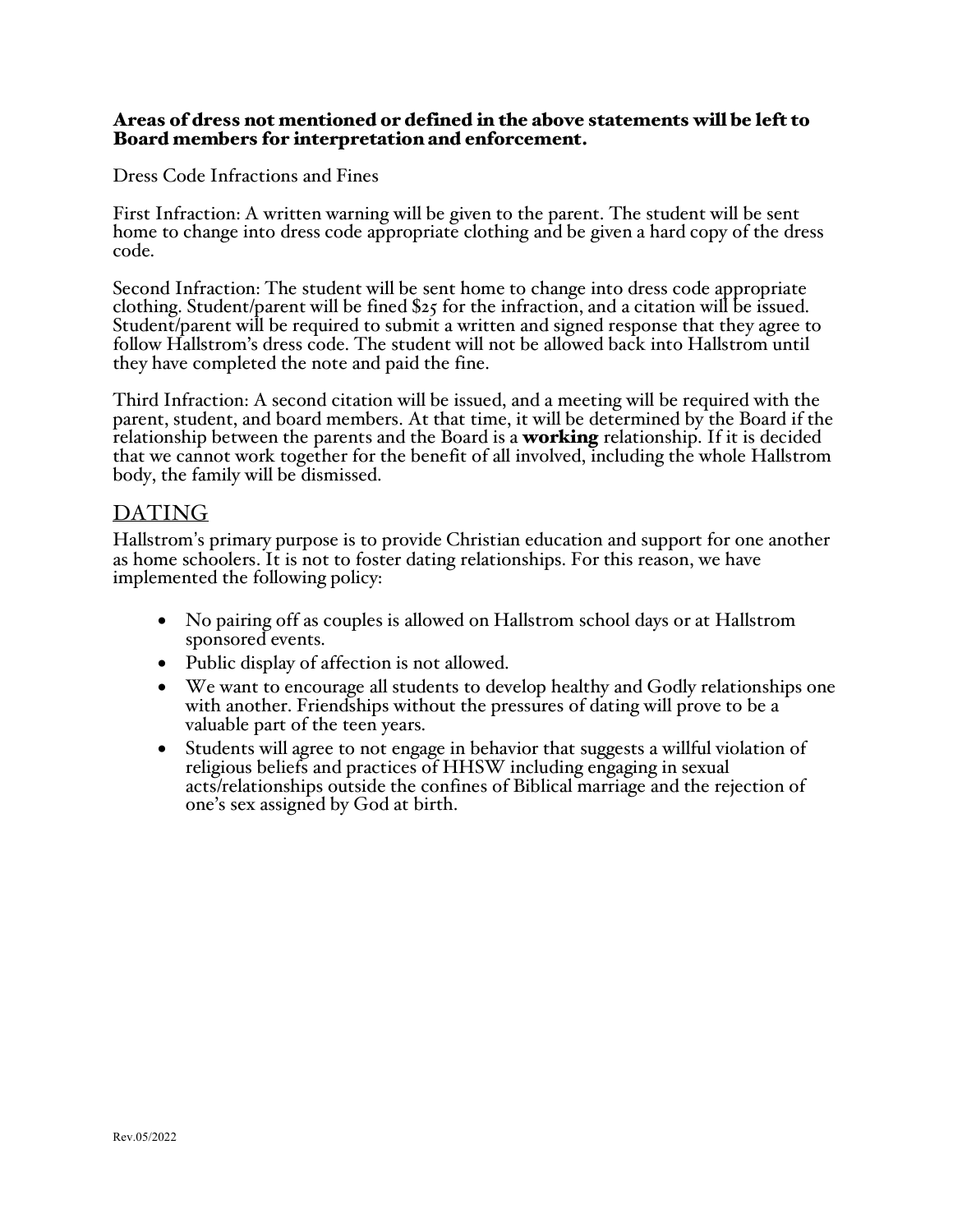# ACADEMIC POLICIES

# Attendance

Hallstrom requires a 75% or higher attendance to classes. This is a bare minimum, and students will find that their success at Hallstrom will benefit from the in-class instruction. Check with each teacher for their absence/missed work policies.

#### Late or Incomplete Work

When registering for Hallstrom classes, both parents and students agree that all assigned work will be done on time and to the best of the student's ability. Serious consequences of non-compliance include Academic Probation and dismissal from the co-op. Families should not ask teachers to accept work that is often late or incomplete. Plan ahead; your teachers can help you work ahead if you know you will be away on vacation or busy with another commitment (i.e. theatre production, robotics competition, etc.). The Hallstrom Board and teachers strictly enforce this policy.

#### Midterm Notices

Midterm reports are issued to families who are behind in teacher payments and to  $7 - 12$ grade students who are incomplete in their assignments or below  $70\%$  in a class. Families are not allowed to register for the next semester until all their teachers are paid in full.

#### Academic Probation

Students who do not complete their assigned work and/or are earning below <sup>a</sup> <sup>70</sup>% in any class at midterm or at the end of <sup>a</sup> semester may be placed on academic probation. If work continues to be incomplete and/or the student is not earning above  $70\%$  in all classes within a determined time frame set by the teacher and the Board, that student may be dismissed from Hallstrom.

#### Sports Participation Requirement

To be eligible to participate in practices or play in a game, a FIRE athlete who is enrolled in an academic class(es) at Hallstrom must be earning 70% or above in all those classes and have a  $75\%$  attendance rate in all Hallstrom classes. Students who have received a citation are not eligible to play in a game until that situation is addressed and corrected.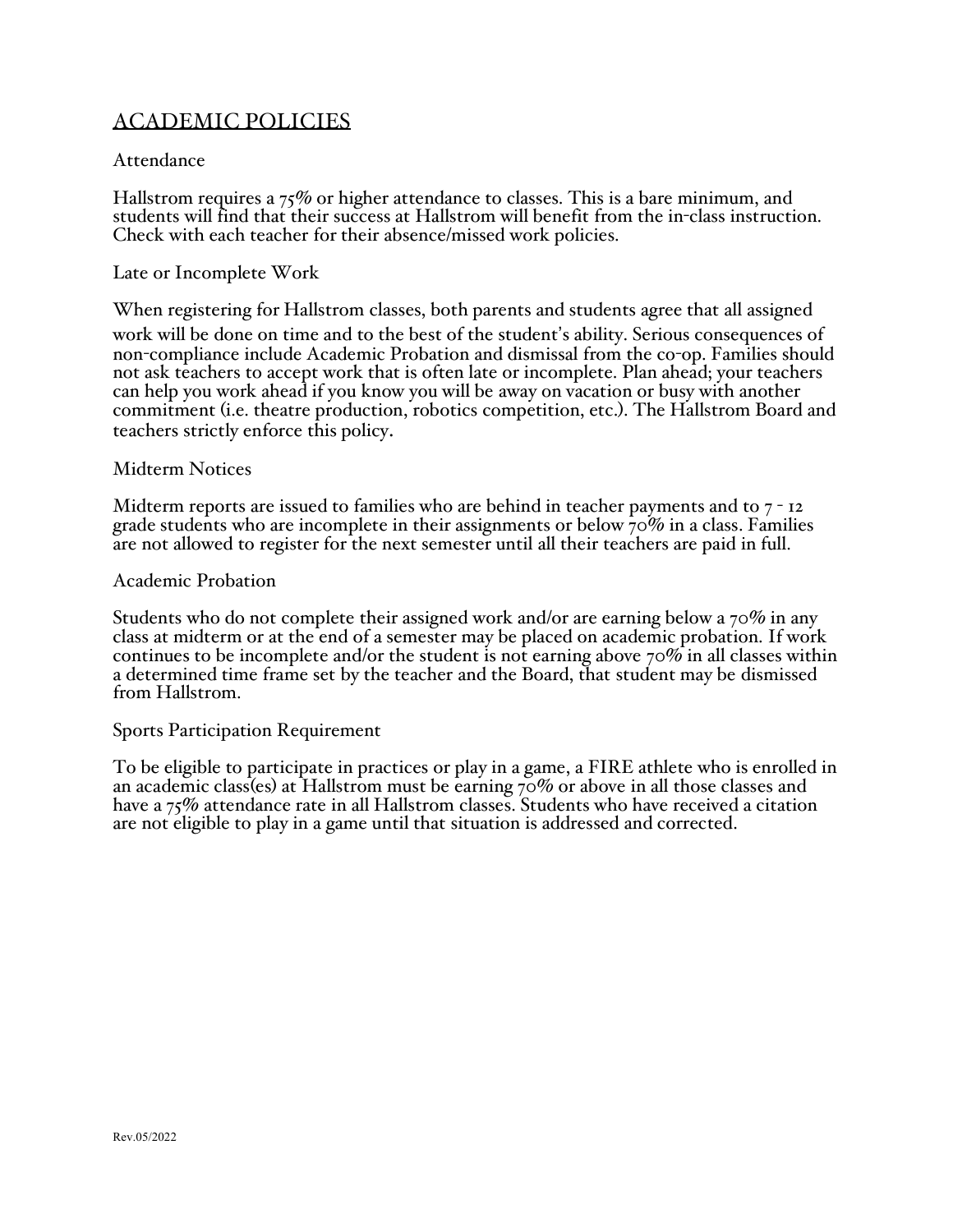# CITATIONS AND DISMISSAL

## **Citations**

Citations are issued by board members for any violation of the Code of Conduct, including disrespectful or disruptive behavior while attending Hallstrom or Hallstrom related activities. When a first citation is issued, the parent and student are notified. If a second citation is issued, a conference is held with the parent, student, and the Board. A third citation is cause for dismissal from Hallstrom. Academic citations are issued for cheating or plagiarism and are treated as a double citation. If a family has received two citations, they may be asked to re-interview. At that time, it will be determined by the Board if the relationship between the parents and the Board is a **working** relationship. If it is decided that we cannot work together for the benefit of all involved, including the whole Hallstrom body, the family will be dismissed.

Habitual Misconduct and/or Greater Misconduct

The purpose of the Board is not to police or babysit your children. Families whose children are habitually not in compliance with the Hallstrom Code of Conduct will be asked to leave Hallstrom permanently. Greater misconduct, occurring at Hallstrom or elsewhere, could result in immediate and permanent dismissal of a student and his/her **family from Hallstrom**. This includes but is not limited to: use of tobacco products, illegal drugs or alcohol, and posting or sending unacceptable information over the internet or via any social media, habitual disrespect at Hallstrom, or engaging in sexual acts that are not in accordance with Hallstrom's Statement of Faith. The Board reserves the right to dismiss any student or family at any time to maintain high Biblical standards. Upon dismissal, the student will be provided with current grades, but access to Hallstrom classes and website will be extinguished.

# COMMITMENT TO INTEGRITY

# Test Taking

- As a parent, I agree to administer tests at a time when I can observe the student throughout the test. Students may be alone in a separate room if I have ensured that all test-taking aids, including phones, have been removed and the student does not leave the room during the test. I will not review the test, nor will my student prior to the actual test-taking session. The student will not have access to notes, texts, or other helps during the test unless the test directions stipulate this is acceptable. I will give no help during the test other than clarifying instructions.
- As a student, I agree to not preview tests. I agree not to discuss test content with fellow class members until after the class period when all the tests are turned in. I will not use notes, texts, or other helps unless I am instructed to do so by my teacher. During in-class tests, I will not access and use another student's test answers nor will I allow another student to access my answers.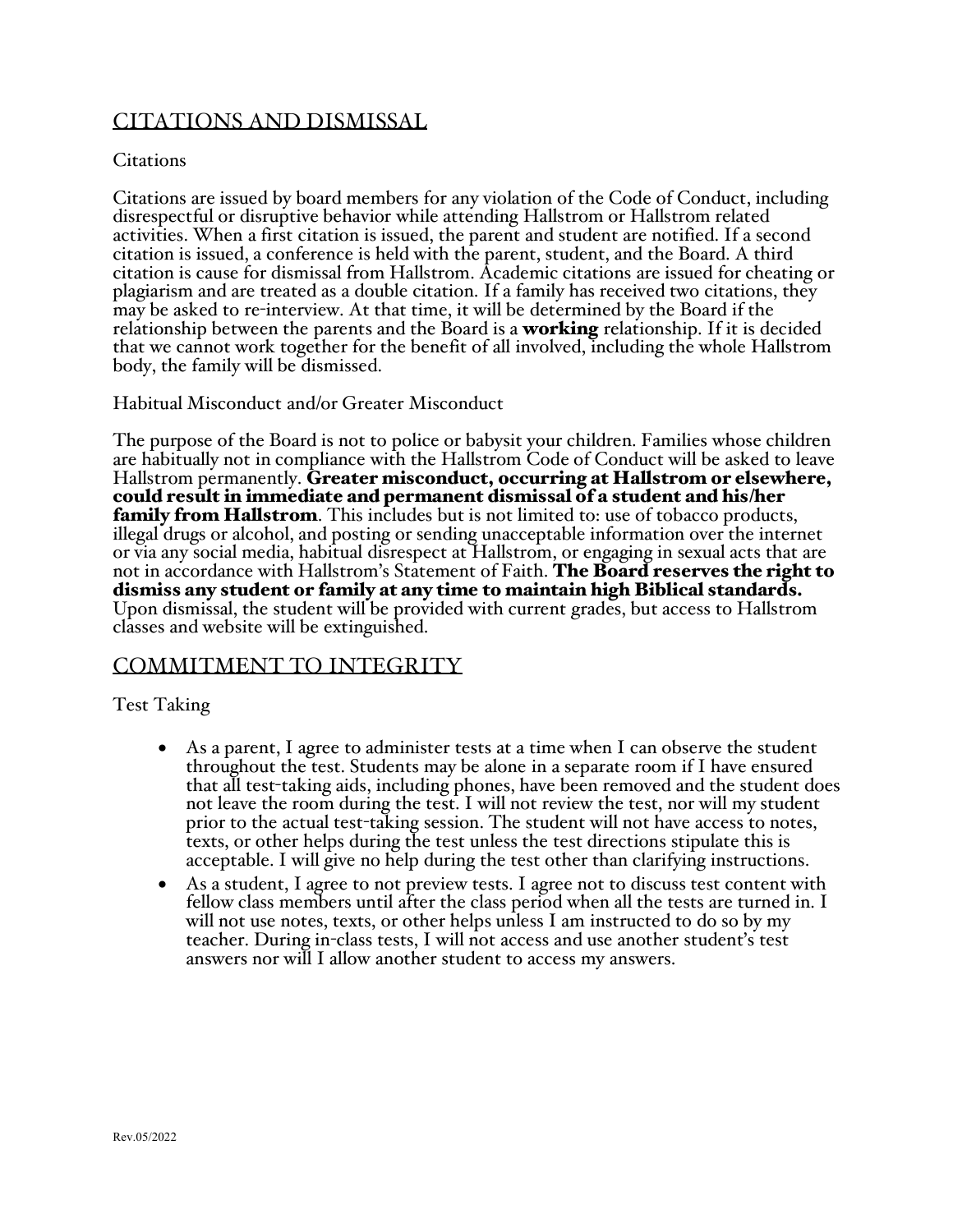# Homework Answer Keys

As a parent, I agree to limit my student's access to the answer keys. Answer keys are to be used by the parents to grade a student's work. Parents may choose to sit with a student and cooperatively grade a student's work, but no answers shall be changed, and the parent should be present at all times (unless a teacher directs a student to rework incorrect problems, as in some math classes). With the exception of cooperative grading, I agree to prohibit access by my student to answer keys. If required by the teacher, my signature on the homework ensures this policy was followed.

## Homework

- As a student, I agree to turn in only work I have completed without the help of other students unless the teacher specifically allows more than one student to complete an assignment together. I will not: copy answers from another student, exchange or compare answers with another student, or use answer keys to complete or correct my work. I also agree to follow the guidelines issued regarding plagiarism and cheating. I agree that all papers, reports, charts, and other written work will be properly credited if they are someone else's work.
- As a parent, I agree to sign or initial homework only if it is complete and the work is that of my student. I understand that it is my responsibility to supervise and give the needed level of support to my students each week to ensure their work is done to the best of their ability.

# PARENT REQUIREMENTS

#### Parental Involvement

It is important to remember that Hallstrom is a **cooperative effort** on the part of parents, their children, and teachers. Parents must diligently monitor all their children's Hallstrom done, complete, and turned in when due. This is the parents' responsibility and agreement with Hallstrom when registering for classes.

#### Parental Presence

A parent from each family must be present in the building whenever your<br>child(ren) are in the building. After completing your weekly Service Job, your signature in the Volunteer Binder at the board table tells us you have completed your Service Job and are also present in the building with your children. Please do not habitually leave your students under the care of another parent and leave the premises. The board needs you in the building to connect you with your children if the need arises. The only students who can be left alone are those who have applied for and been granted "attend-alone" status, which requires they are 16 years old, have been a student with Hallstrom for a year or more, and are in good standing with the Board and teachers. Note: this is an applied-for privilege that must be approved by the Board at the beginning of each school year. If the Board is noticing that this caveat in parental presence is being abused, we will contact you to discuss the matter.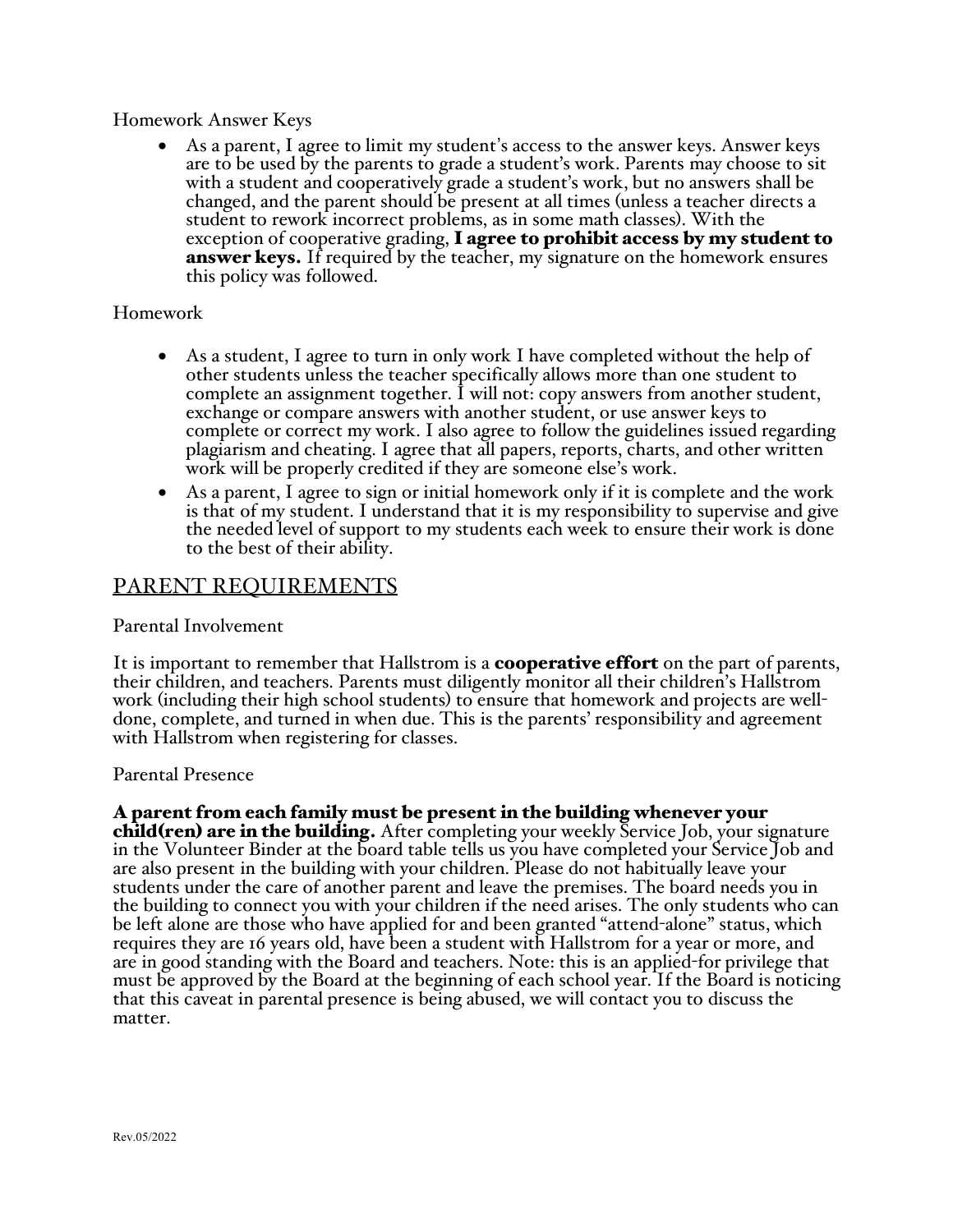# Attending Classes/Parent Classroom Etiquette

As your children's primary teachers, parents may need to regularly attend your child's classes to monitor and help with weekly assignments, ensuring that all weekly assignments are completed, and, in general, stay in close contact with all your children's teachers. However, parents are not to ask questions during class or participate in class discussions unless specifically invited to do so by the teacher. Parents should never converse with other parents in the back of a classroom or use cell phones during a class.

## Cleaning

This is one of the most important aspects of the agreement Hallstrom has with Crosspoint Church. It is critical that all Hallstrom families bear this in mind. If you or your child makes a mess, clean it up immediately. Vacuums are stored in the closet in Fellowship Hall, and there is carpet cleaner in case of spills. See a board member for any other cleaning needs. In general, NO food or drinks (except water bottles) are allowed outside of the Fellowship Hall, except in the gym and café during the lunch period. We ask that each family cleans the area they occupy before they leave for the day.

## Service Jobs

There are many weekly duties at Hallstrom. There is no way that all the work can be done by the board members and teachers. Parents who are not teachers will be assigned either a weekly Service Job or an event to help plan and execute. Hallstrom parents who teach a Hallstrom class are not required to do a Service Job. Sign in at the Board table after you have completed your Service Job each week.

Parents who have applied to have their 16-year-old or older students attend without a parent pay an additional \$100 fee per semester unless the parent performs a service job.

#### Leaving the Building

Should an **emergency or illness arise**, parents must have another parent agree to be responsible for their child(ren) if they have to leave for part of the day. You must sign out with a Board member at the Board table before leaving your child(ren) in the **care of another adult**. Parents are asked not to abuse this option.

#### Visitors

All visitors, including Hallstrom alumni, must check in at the Board table and sign the visitor's log.